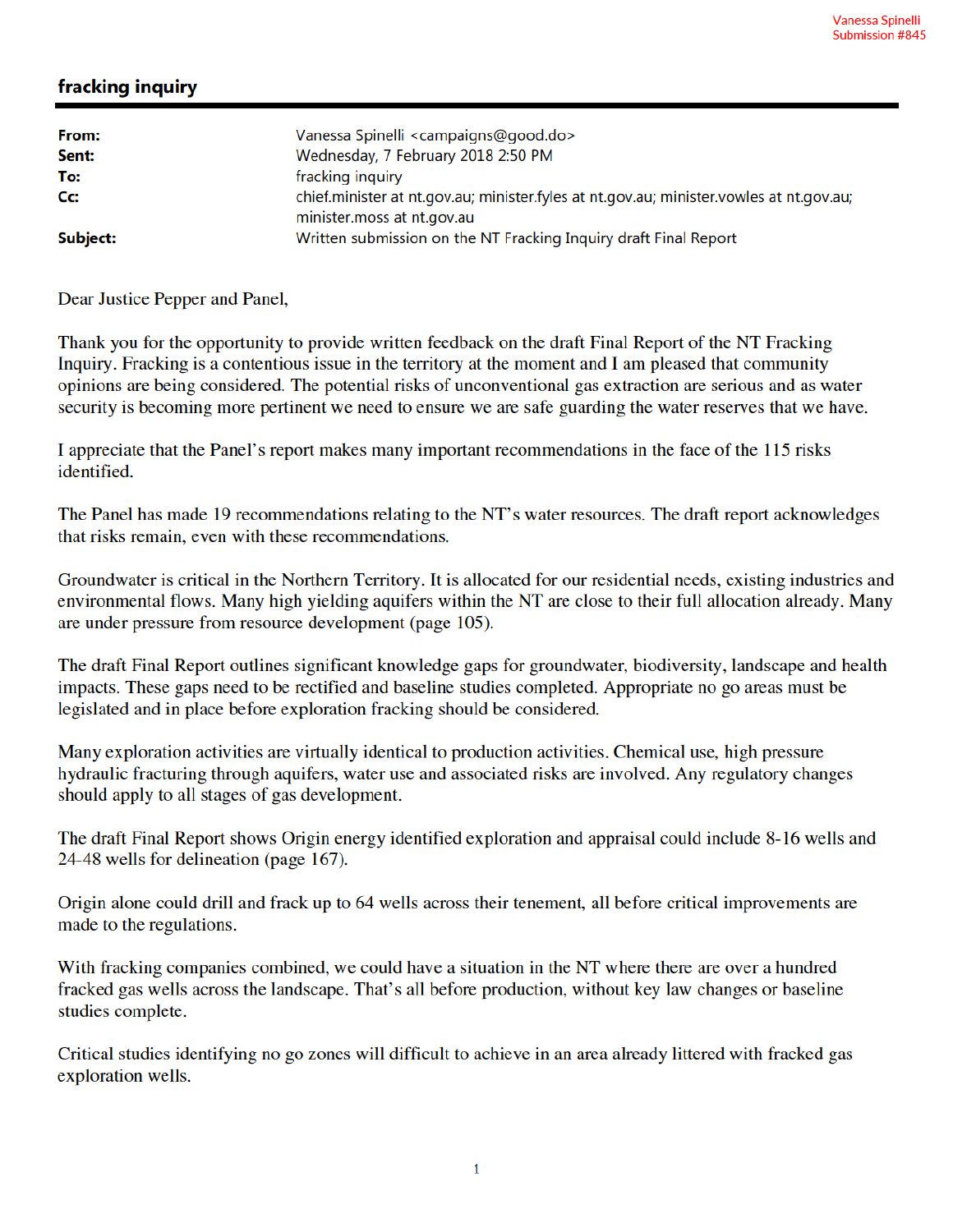I support the swath of new regulations and legislation required to try and protect landholders and water. However, that work needs to happen before the oil and gas industry is permitted to start fracking in the Northern Territory again.

The below critical recommendations must be improved and work completed BEFORE EXPLORATION fracking takes place.

Recommendation 5.1 (Enforceable code of practice for abandonment of onshore gas wells)

Recommendation 5.6 (Wastewater management framework)

Recommendation 7.1 (Water Act amended for shale extraction licence and payment for water)

Recommendation 7.4 (Strategic regional environmental and baseline assessment (SREBA), including a regional groundwater model, be developed and undertaken)

Recommendation 8.4 (Fire management plan and 10 year baseline assessment)

Recommendation 9.2 (Code of practice be developed and implemented for monitoring, detection and reporting of methane emissions)

Recommendation 10.1 (Human Health Risk Assessment prepared and approved)

Recommendation 12.11 (Social impact management plan) This recommendation should also be extended to allow for the legal right to say 'no' to fracking.

Recommendation 14.1 (Design and implement a full cost recovery system for fracking regulation)

Recommendation 14.16 (Legislation to regulate seismic surveys, drilling, hydraulic fracturing, and well abandonment)

Recommendation 14.18 (Fit and proper person test)

Recommendation 15.1 (Strategic regional environmental and baseline assessment (SREBA) undertaken and no go zones implemented)

In the NT there is a saying, "Once you frack you can't go back." Exploration fracking is no different. The studies, legal improvements and no-go zones suggested by the panel are critical. They must be actioned before any further fracking exploration.

Let's not wait until the production phase to put in place critical new regulations and laws. We must avoid delays to the protection of the Northern Territory's water, landscapes and people.

Thank you for considering my feedback on this critical matter for the future of the Northern Territory.

Yours sincerely, Vanessa Spinelli Nhulunbuy, Northern Territory, 0880, Australia

This email was sent by Vanessa Spinelli via Do Gooder, a website that allows<br>people to contact you regarding issues they consider important. In accordance with web protocol FC 3834 we have set the FROM field of this email to our generic no-reply address at campaigns@good.do, however Vanessa provided an email address (a) which we included in the REPLY-TO field.